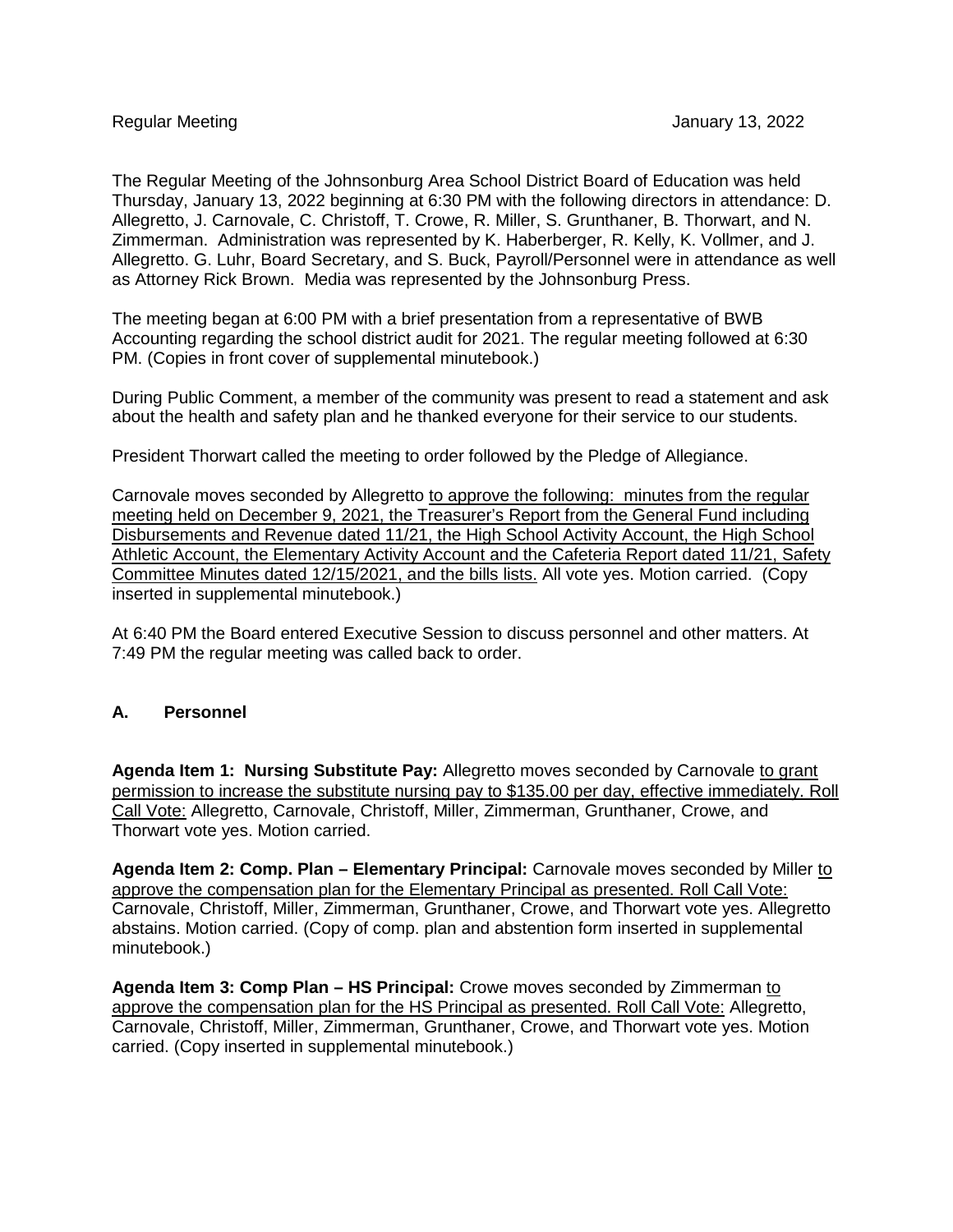**Agenda Item 4: Comp. Plan – Special Education Supervisor:** Carnovale moves seconded by Miller to approve the compensation plan for the Special Educational Supervisor as presented. Roll Call Vote: Allegretto, Carnovale, Christoff, Miller, Zimmerman, Grunthaner, Crowe, and Thorwart vote yes. Motion carried. (Copy inserted in supplemental minutebook.)

**Agenda Item 5: Comp. Plan – AD:** Allegretto moves seconded by Crowe to approve the compensation plan for the Athletic Director as presented. Roll Call Vote: Allegretto, Carnovale, Christoff, Miller, Zimmerman, Grunthaner, Crowe, and Thorwart vote yes. Motion carried. (Copy inserted in supplemental minutebook.)

**Agenda Item 6: Comp. Plan – Director of Finance:** Carnovale moves seconded by Crowe to approve the compensation plan for the Director of Finance as presented. Roll Call Vote: Allegretto, Carnovale, Christoff, Miller, Zimmerman, Grunthaner, Crowe, and Thorwart vote yes. Motion carried. (Copy inserted in supplemental minutebook.)

**Agenda Item 7: Comp. Plan – Central Office Assistant:** Christoff moves seconded by Crowe to approve the compensation plan for the Central Office Assistant as presented. Roll Call Vote: Allegretto, Carnovale, Christoff, Miller, Zimmerman, Grunthaner, Crowe, and Thorwart vote yes. Motion carried. (Copy inserted in supplemental minutebook.)

**Agenda Item 8: Comp. Plan – Personnel/Payroll:** Crowe moves seconded by Miller to approve the compensation plan for the Personnel/Payroll as presented. Roll Call Vote: Allegretto, Carnovale, Christoff, Miller, Zimmerman, Grunthaner, Crowe, and Thorwart vote yes. Motion carried. (Copy inserted in supplemental minutebook.)

**Agenda Item 9: Comp. Plan – Maintenance Supervisor:** Carnovale moves seconded by Allegretto to approve the compensation plan for the Maintenance Supervisor as presented. Roll Call Vote: Allegretto, Carnovale, Christoff, Miller, Zimmerman, Grunthaner, Crowe, and Thorwart vote yes. Motion carried. (Copy inserted in supplemental minutebook.)

**Agenda Item 10**: **Credit Recovery Facilitator:** Carnovale moves seconded by Allegretto to grant permission to the Superintendent to appoint a Credit Recovery Facilitator for the after school credit recovery program, to begin on or around January 26, 2022 and to finish at the end of the 2021-2022 School Year, with formal approval to be given at the February 10, 2022 board meeting. All vote yes. Motion carried.

**Agenda Item 11: Credit Recovery Mental Health Technician:** Carnovale moves seconded by Christoff to grant permission to the Superintendent to appoint a Credit Recovery Mental Health Technician for the after school credit recovery program, to begin on or around January 26, 2022 and to finish at the end of the 2021-2022 School Year, with formal approval to be given at the February 10, 2022 board meeting. All vote yes. Motion carried.

**Agenda Item 12: Resignation:** Allegretto moves seconded by Crowe to accept, with regret, the resignation of Mr. Chad Yurchick, Varsity Track and Field Head Coach, effective December 10, 2021. All vote yes. Motion carried.

Agenda Item 13: Advertise: Crowe moves seconded by Miller to grant permission to post and advertise for a Varsity Track and Field Head Coach. All vote yes. Motion carried.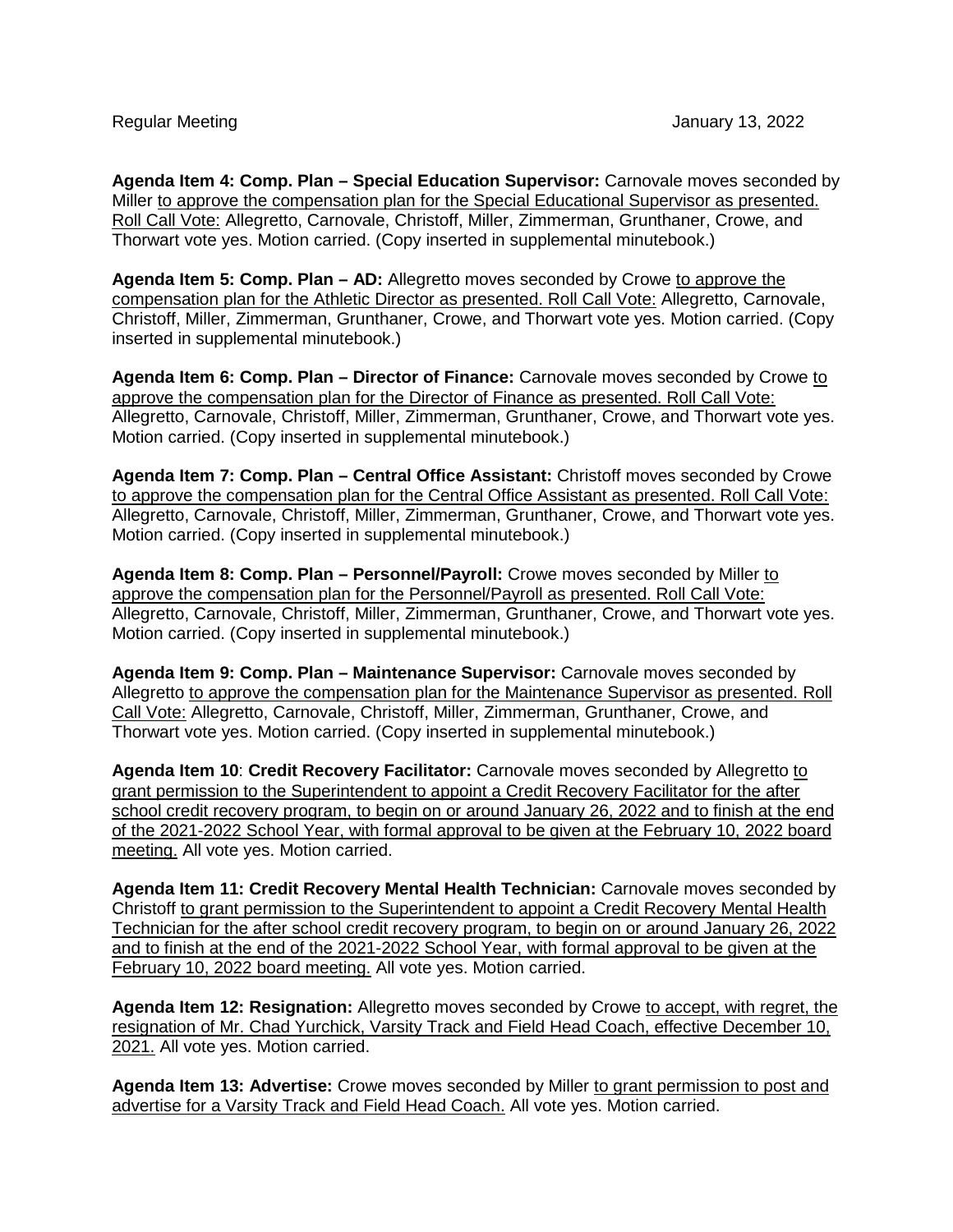## **B. Education and School Activities**

**Agenda Item 1: Board Committee Appointments:** Carnovale moves seconded by Grunthaner to approve the board committee appointments for 2022. All vote yes. Motion carried. (Copy inserted in the supplemental minutebook.)

**Agenda Item 2: AP Exams:** Allegretto moves seconded by Crowe to grant permission for the district to pay the cost of AP exams for those students that have completed the test preparation requirements. Roll Call Vote: Allegretto, Carnovale, Christoff, Miller, Zimmerman, Grunthaner, Crowe, and Thorwart vote yes. Motion carried.

Agenda Item 3: Policies: Allegretto moves seconded by Zimmerman to approve the following revised policies:

#222 Vol I 2020 titled *Tobacco and Vaping Products (Pupils)* #323 Vol I 2020 titled *Tobacco and Vaping Products (Employees)* #005 Vol I titled *Organization*

All vote yes. Motion carried. (Copy inserted in the supplemental minutebook.)

**Agenda Item 4: Amended Health and Safety Plan:** Allegretto moves seconded by Crowe to approve the amended Health and Safety Plan as presented; with continuing the masking requirement through to the February  $10<sup>th</sup>$  board meeting, at which time the situation will be reevaluated. All vote yes. Motion carried. (Copy inserted in the supplemental minutebook.)

**Agenda Item 5: PLGIT P-Card Program:** Carnovale moves seconded by Miller to grant permission to apply for and participate in the PLGIT P-card Program. All vote yes. Motion carried.

**Agenda Item 6: Amendment to Board Agenda:** Crowe moves seconded by Zimmerman make a motion to amend the agenda to add the following motions due to time sensitive matters. Roll Call Vote: Allegretto, Carnovale, Christoff, Miller, Zimmerman, Grunthaner, Crowe, and Thorwart vote yes. Motion carried.

**Agenda Item 7: Overnight Trip – JH Wrestlers:** Allegretto moves seconded by Grunthaner to grant permission for an overnight trip for the JH Wrestlers to leave on Friday, January 21, 2022 to attend a tournament on Saturday, January 22, 2022. All vote yes. Motion carried.

**Agenda Item 8: Overnight Trip – Competition Cheer:** Carnovale moves seconded by Crowe to grant permission for the Competition Cheerleaders to go to Hershey for an overnight trip on January 27, 2022 & January 28, 2022 for Competition Cheer States and return on January 29, 2022. All vote yes. Motion carried.

**Agenda Item 9: Overnight Trips:** Crowe moves seconded by Zimmerman to grant permission to the Superintendent to approve any overnight trips as they present themselves in regards to winter athletics. All vote yes. Motion carried.